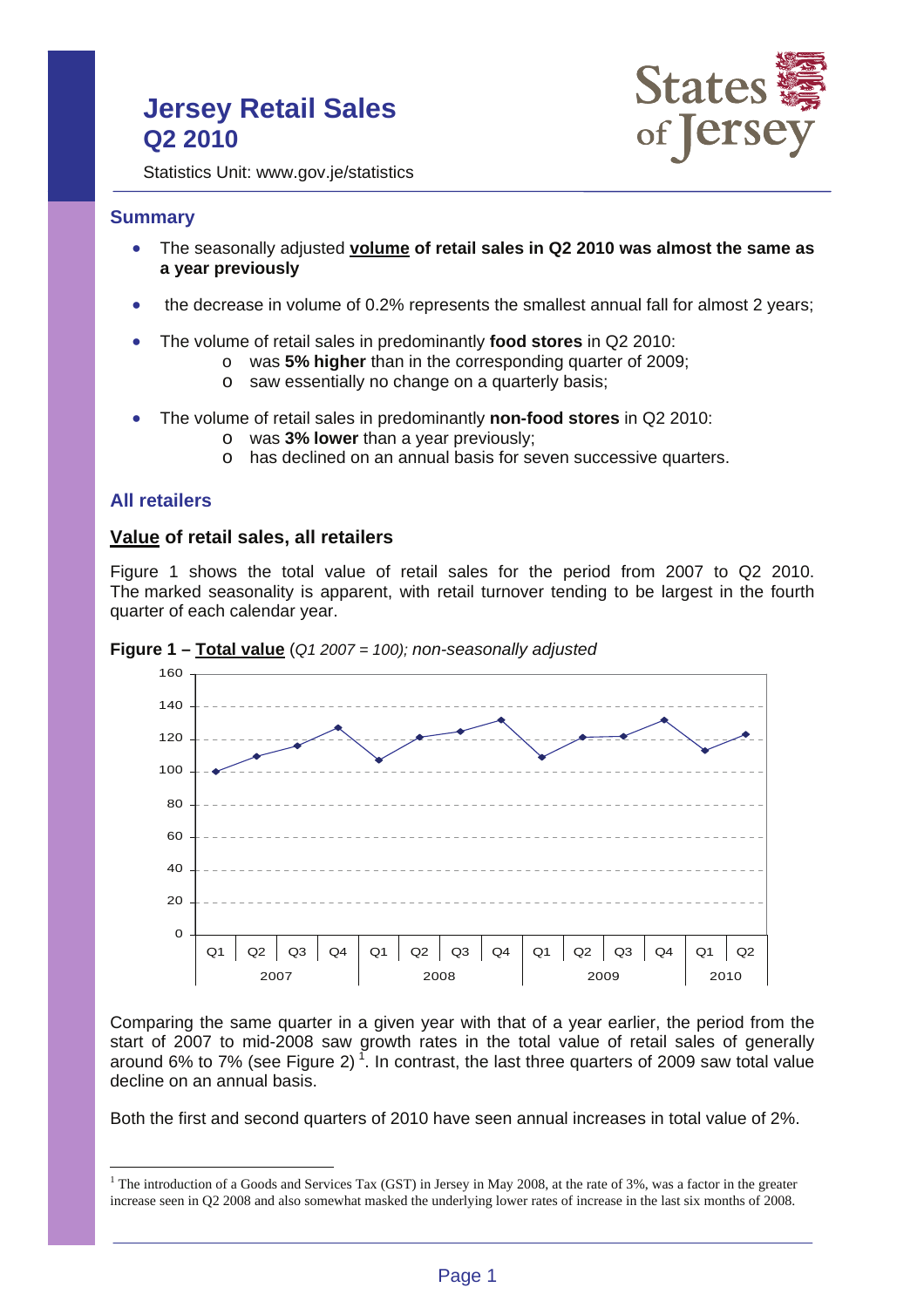**Figure 2 – Total Value: annual percentage change** <sup>2</sup> ; *seasonally adjusted*



The total value of retail sales in Jersey in calendar year 2009, excluding the motor trades (see Notes), was approximately £700 million.

# **Volume of retail sales, all retailers**

The volume index series<sup>3</sup> is derived from the value series by use of deflators<sup>4</sup> which removes the effect of price changes.

Comparing the same quarter with that of a year earlier, the period from early 2007 to mid-2008 saw annual growth rates in the volume of retail sales of around 6% (see Figure 3). Since the third quarter of 2008 the total volume of retail sales has decreased on an annual basis, with Q2 2009 recording the largest decrease (-4%). Subsequent quarters have seen annual decreases of smaller magnitudes.



**Figure 3 – Total Volume: annual percentage change**; *seasonally adjusted*

In the latest quarter, Q2 2010, the total volume of retail sales was almost the same as a year earlier. The fall of -0.2% represents the lowest annual rate of decline for almost two years.

<sup>&</sup>lt;sup>2</sup> Annual percentage changes shown as labels in figures are rounded to the nearest integer.<br><sup>3</sup> A valume index is an overage of the prepartients changes in the quantities of a aposition

<sup>&</sup>lt;sup>3</sup> A volume index is an average of the proportionate changes in the quantities of a specified set of goods between two periods of time.<br><sup>4</sup> The deflators used are a weighted combination of the relevant section level indices of the Retail Prices Index (RPI). Following

the recent methodological changes incorporated in the Retail Sales publication produced by the UK Office for National Statistics, the price deflators applied are harmonic means of the corresponding RPI section indices.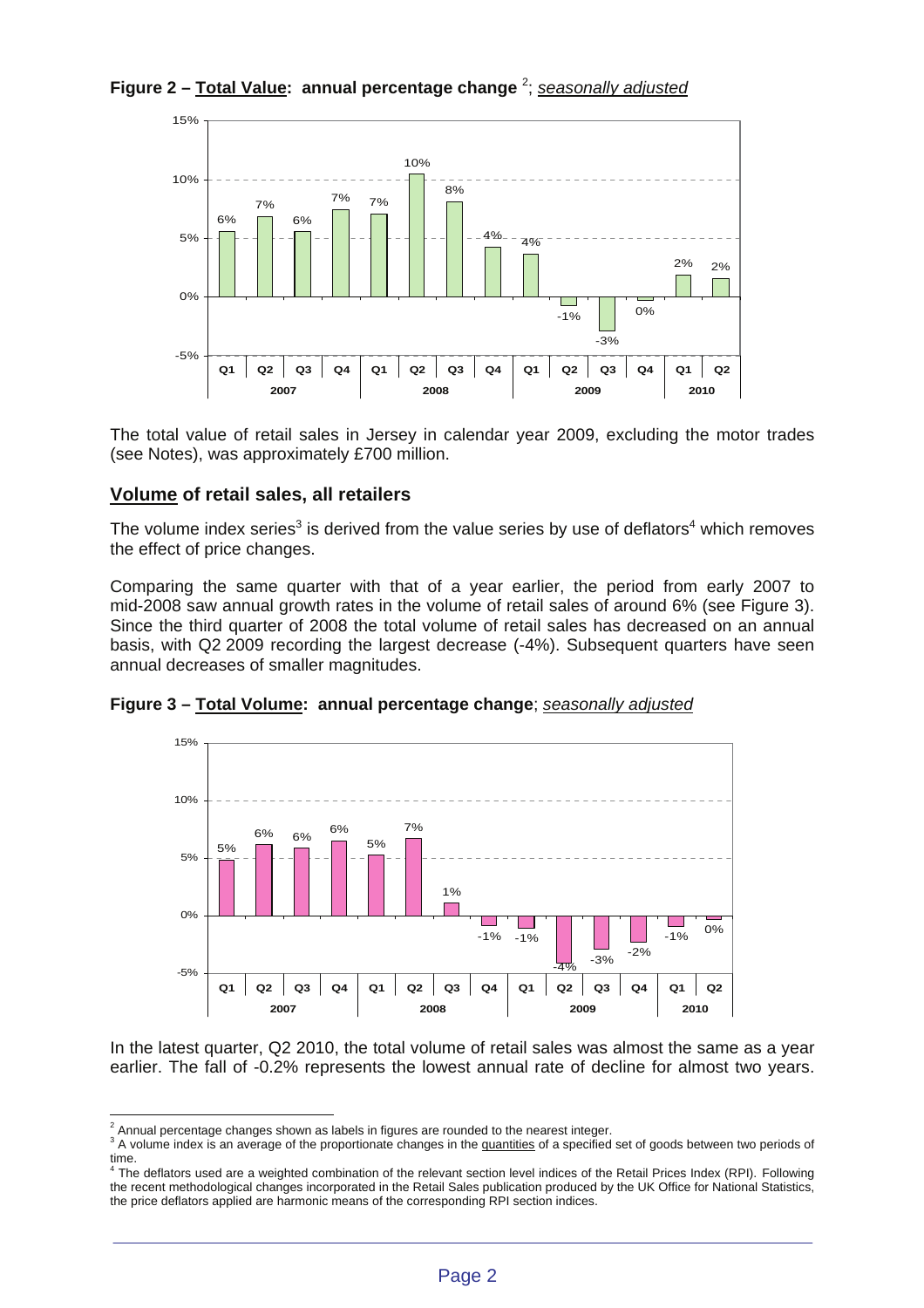# **Sector summaries**

The "Predominantly food" sector is comprised of supermarkets, convenience stores and other small food stores. The "Predominantly non-food" sector is comprised of three sub-categories: Household goods; Textiles, clothing and footwear; and Non-food specialised stores. The survey returns within each sub-category were analysed separately and then aggregated to produce value and volume estimates for each sector.

# **Value of retail sales (seasonally adjusted)**

The value of retail sales in predominantly food stores has increased throughout the period 2007 to 2010 (see Figure 4a).





*s.a. = seasonally adjusted* 

Predominantly **non-food stores** recorded strong growth in the value of retail sales throughout 2007 and up to Q3 2008 (Figure 4b). A lower rate of increase was recorded in Q4 2008 and Q1 2009 (both up by 1% on an annual basis).

Since Q2 2009, each quarter has recorded a decrease on an annual basis. However, the rate of decline has slowed more recently, from -7% in mid 2009 to -2% in Q2 2010.

# **Volume of retail sales (seasonally adjusted)**

For predominantly **food stores**, the total volume of retail sales saw small increases on an annual basis throughout 2009 (Figure 6a). The latest quarter, Q2 2010, is up 5% on an annual basis. On a quarterly basis, the total volume of retail sales in predominantly food stores in Q2 2010 was essentially the same as in Q1 2010, following a period of quarterly increases.

For predominantly **non-food stores**, the period from early 2007 to mid-2008 saw annual growth in the volume of retail sales of around 10% (Figure 6b). Since then the last seven quarters (from Q4 2008 to Q2 2010) have recorded decreases in volume on an annual basis. However, the rate of decline has slowed most recently, from an annual rate of -8% in Q2 2009 to -3% in Q2 2010.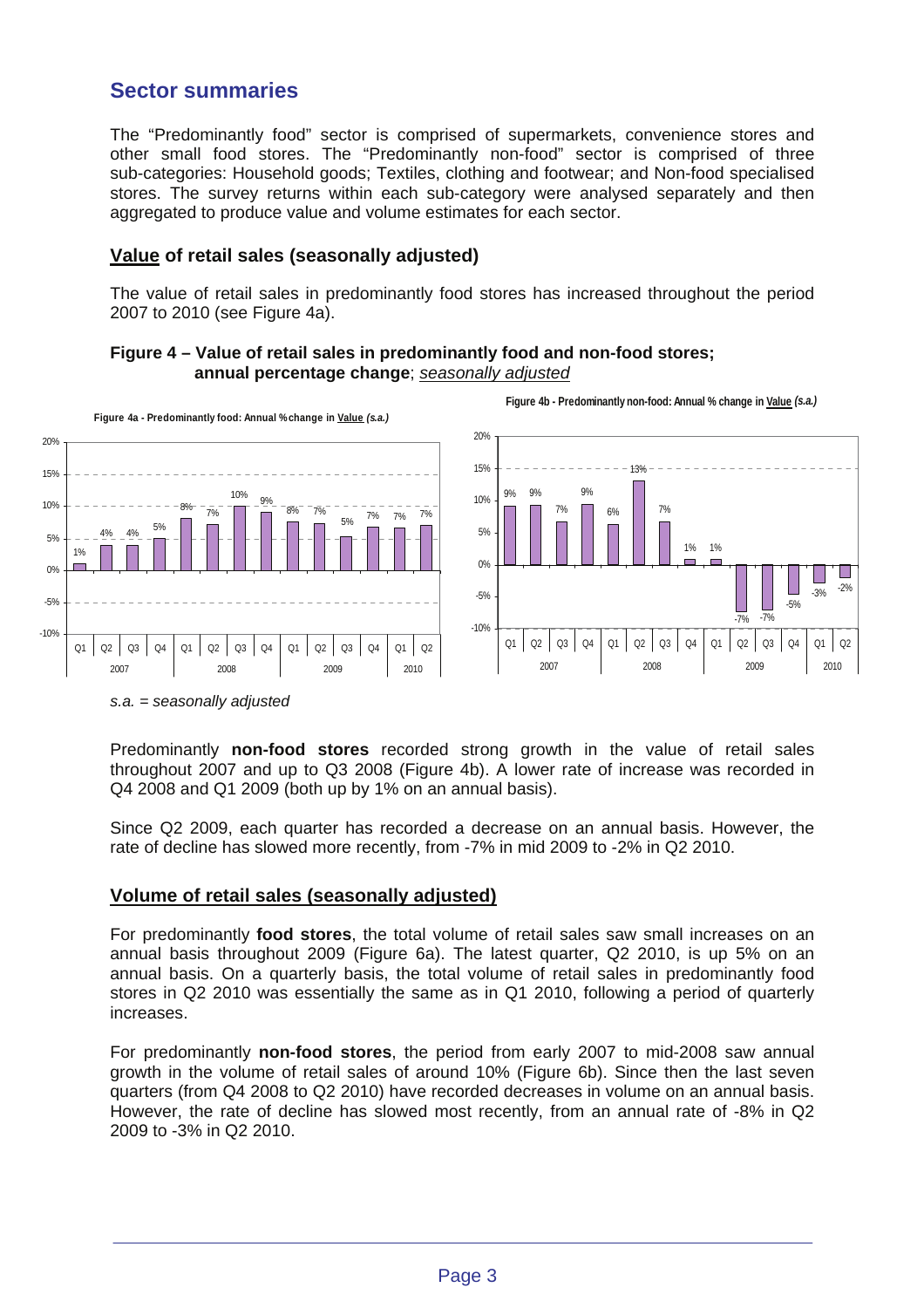#### **Figure 5 –Volume indices of retail sales in predominantly food and non-food stores;** *seasonally adjusted*



**Figure 5b - Predominantly non-food: Volume** *(s.a.; Q1 2007 = 100)*



# **Figure 6 – Volume of retail sales in predominantly food and non-food stores; annual percentage change**; *seasonally adjusted*

**Figure 6a - Predominantly food: Annual % change in Volume** *(s.a.)*



**Figure 6b - Predominantly non-food: Annual % change in Volume** *(s.a.)*



*Statistics Unit 22nd September 2010*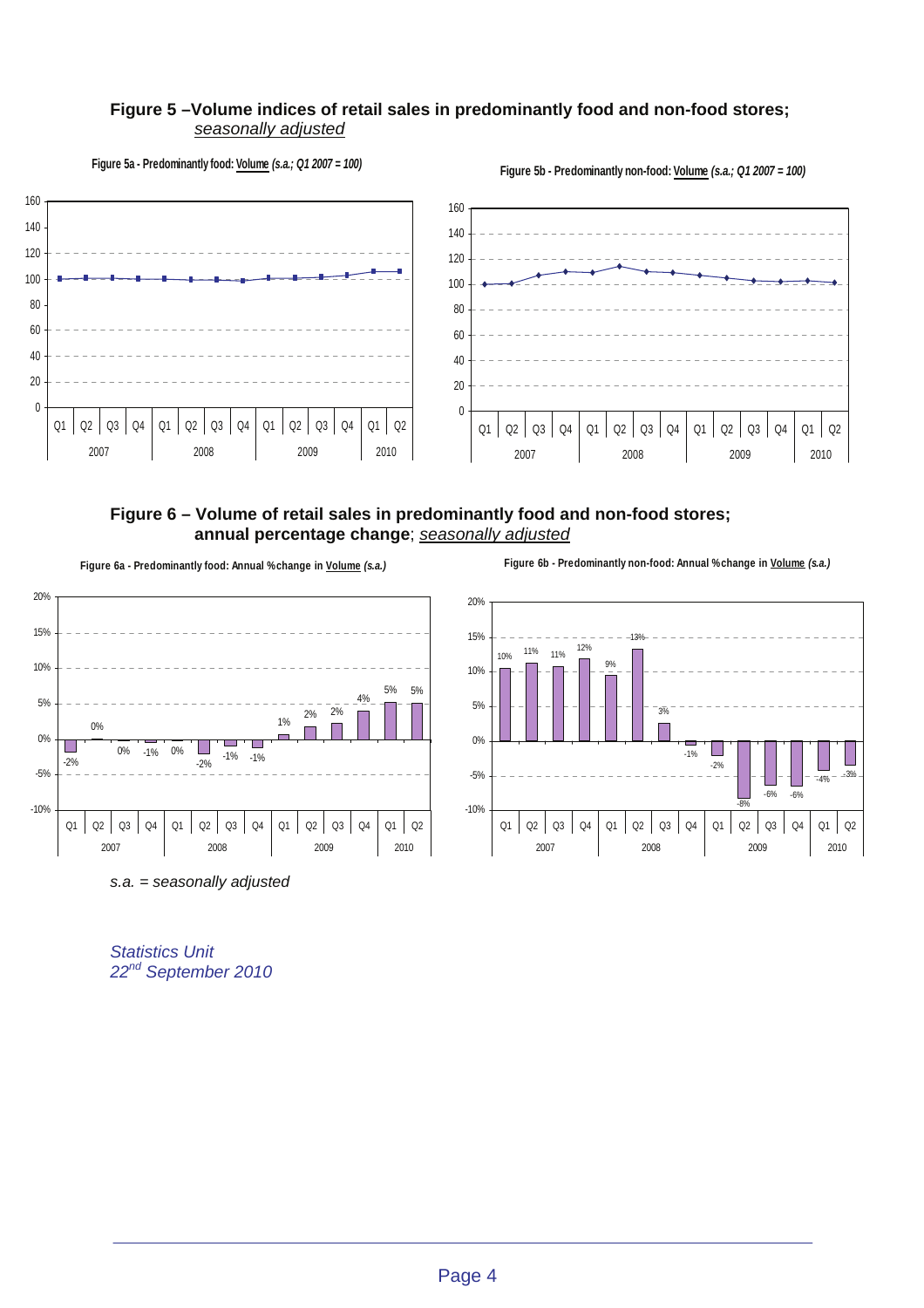# **Appendix**

# **Table A1: Value: Non-seasonally adjusted and seasonally adjusted** *(Q1 2007 = 100)*

|            | <b>Value Non-Seasonally Adjusted</b> |                       |                           | <b>Value Seasonally Adjusted</b> |                       |                           | <b>Volume Seasonally Adjusted</b> |                       |                           |
|------------|--------------------------------------|-----------------------|---------------------------|----------------------------------|-----------------------|---------------------------|-----------------------------------|-----------------------|---------------------------|
|            | All<br>Retail                        | Predominantly<br>Food | Predominantly<br>Non-Food | All<br>Retail                    | Predominantly<br>Food | Predominantly<br>Non-Food | All<br><b>Retail</b>              | Predominantly<br>Food | Predominantly<br>Non-Food |
| Q1 2005    | 87.6                                 | 92.1                  | 84.2                      | 88.0                             | 93.0                  | 84.2                      | 90.1                              | 100.2                 | 82.6                      |
| Q2 2005    | 98.6                                 | 102.7                 | 95.6                      | 90.5                             | 95.7                  | 86.7                      | 92.1                              | 101.0                 | 85.5                      |
| Q3 2005    | 101.6                                | 105.1                 | 99.0                      | 90.8                             | 97.3                  | 86.0                      | 91.9                              | 101.3                 | 84.8                      |
| Q4 2005    | 110.0                                | 104.2                 | 114.4                     | 92.8                             | 98.3                  | 88.8                      | 93.3                              | 101.3                 | 87.4                      |
| Q1 2006    | 94.5                                 | 98.3                  | 91.6                      | 94.7                             | 98.9                  | 91.6                      | 95.3                              | 101.8                 | 90.5                      |
| Q2 2006    | 102.8                                | 105.4                 | 100.9                     | 94.4                             | 98.5                  | 91.4                      | 95.1                              | 100.7                 | 90.9                      |
| Q3 2006    | 109.8                                | 106.5                 | 112.2                     | 98.2                             | 99.1                  | 97.5                      | 98.4                              | 100.4                 | 96.9                      |
| Q4 2006    | 117.9                                | 105.8                 | 127.0                     | 99.1                             | 99.8                  | 98.5                      | 99.2                              | 100.3                 | 98.3                      |
| Q1 2007    | 100.0                                | 100.0                 | 100.0                     | 100.0                            | 100.0                 | 100.0                     | 100.0                             | 100.0                 | 100.0                     |
| Q2 2007    | 109.8                                | 109.3                 | 110.2                     | 100.9                            | 102.4                 | 99.9                      | 100.9                             | 100.8                 | 101.0                     |
| Q3 2007    | 115.8                                | 110.4                 | 119.8                     | 103.6                            | 103.0                 | 104.1                     | 104.2                             | 100.2                 | 107.2                     |
| Q4 2007    | 127.0                                | 111.1                 | 138.8                     | 106.4                            | 104.7                 | 107.8                     | 105.6                             | 99.7                  | 109.9                     |
| Q1 2008    | 107.3                                | 108.7                 | 106.2                     | 107.1                            | 108.1                 | 106.3                     | 105.3                             | 99.7                  | 109.5                     |
| Q2 2008    | 121.1                                | 116.4                 | 124.6                     | 111.5                            | 109.6                 | 112.9                     | 107.7                             | 98.8                  | 114.4                     |
| Q3 2008    | 124.9                                | 121.2                 | 127.7                     | 112.0                            | 113.5                 | 111.0                     | 105.4                             | 99.2                  | 110.0                     |
| Q4 2008    | 131.9                                | 120.3                 | 140.5                     | 111.0                            | 114.2                 | 108.6                     | 104.7                             | 98.5                  | 109.3                     |
| Q1 2009    | 109.2                                | 118.6                 | 102.3                     | 111.0                            | 116.3                 | 107.0                     | 104.2                             | 100.3                 | 107.1                     |
| Q2 2009    | 121.3                                | 124.1                 | 119.2                     | 110.7                            | 117.7                 | 104.5                     | 103.3                             | 100.5                 | 105.0                     |
| Q3 2009    | 122.1                                | 128.1                 | 117.6                     | 108.8                            | 119.5                 | 103.2                     | 102.4                             | 101.3                 | 103.0                     |
| Q4 2009    | 132.2                                | 128.2                 | 135.1                     | 110.6                            | 121.9                 | 103.5                     | 102.3                             | 102.4                 | 102.3                     |
| Q1 2010(r) | 113.0                                | 127.1                 | 102.6                     | 113.0                            | 124.0                 | 103.9                     | 103.3                             | 105.6                 | 102.6                     |
| Q2 2010    | 122.9                                | 132.6                 | 115.7                     | 112.4                            | 126.0                 | 102.3                     | 103.1                             | 105.7                 | 101.3                     |

# **Volume: Seasonally adjusted** *(Q1 2007 = 100)*

 (r) revised: some estimates for Q1 2010 shown in Table A1 have been revised compared to the previous publication due to the provision of more recent manpower data.